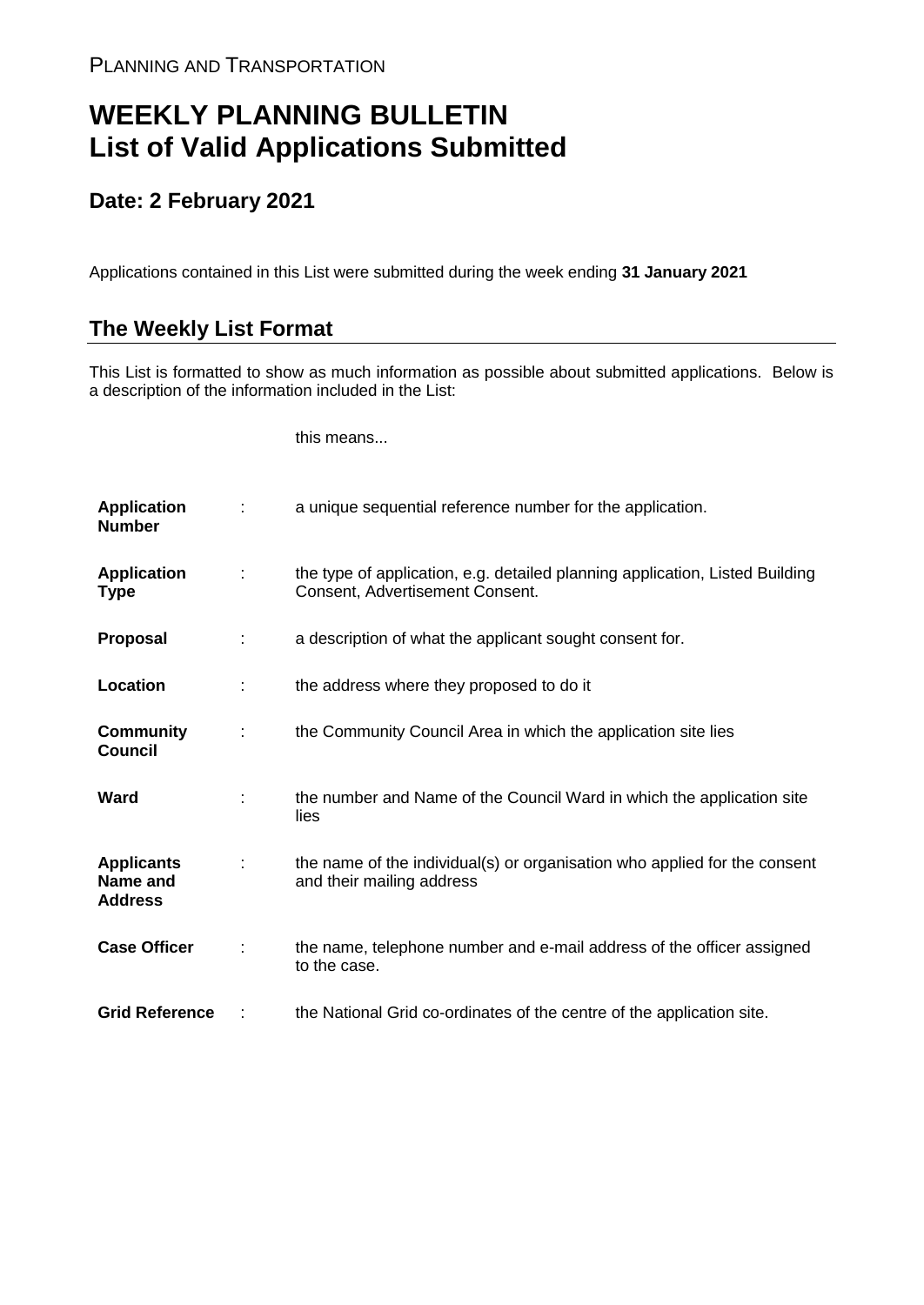| <b>Application No</b>                                                                                                                                                                        |    | : P/20/0561/FUL                                                                                                                                                                                                                                                                                                                                                                                   | <b>Earliest Date of</b><br><b>Decision</b> |                        | 26 February 2021 |
|----------------------------------------------------------------------------------------------------------------------------------------------------------------------------------------------|----|---------------------------------------------------------------------------------------------------------------------------------------------------------------------------------------------------------------------------------------------------------------------------------------------------------------------------------------------------------------------------------------------------|--------------------------------------------|------------------------|------------------|
| <b>Application Type</b><br>Proposal<br><b>Location</b>                                                                                                                                       |    | <b>Planning Permission</b><br><b>Siting of Storage Containers</b><br>Eskbank Control Panels Ltd Grangemouth Road Bo'ness EH51<br>0PU                                                                                                                                                                                                                                                              |                                            | <b>Hierarchy Level</b> | Local            |
| <b>Community Council</b><br>Ward<br><b>Applicant</b><br><b>Agent</b><br><b>Case Officer</b>                                                                                                  | ÷  | Bo'ness<br>01 - Bo'ness and Blackness<br><b>Eskbank Control Panels Ltd</b><br><b>T-Square Architectural Services</b><br>Stuart Banks 70 Bells Burn Avenue Linlithgow Scotland EH49<br>7LB<br>: Kevin Brown (Tel. 01324 504701)                                                                                                                                                                    |                                            |                        |                  |
| <b>Grid Reference</b>                                                                                                                                                                        |    | e-mail: kevin.brown@falkirk.gov.uk<br>: 297485 680494<br>View the application details                                                                                                                                                                                                                                                                                                             |                                            |                        |                  |
| <b>Application No</b>                                                                                                                                                                        |    | P/20/0636/FUL                                                                                                                                                                                                                                                                                                                                                                                     | <b>Earliest Date of</b>                    |                        | 25 February 2021 |
| <b>Application Type</b><br><b>Proposal</b><br><b>Location</b><br><b>Community Council</b><br><b>Ward</b><br><b>Applicant</b><br><b>Agent</b><br><b>Case Officer</b><br><b>Grid Reference</b> |    | <b>Planning Permission</b><br>Installation of Car Park Barrier (Retrospective)<br>7 Melville Lane Falkirk FK1 1HY<br>No Community Council<br>07 - Falkirk South<br>Mr Alan Bye<br>Alan Bye<br>Stewart House 1 Stewart Road Falkirk Stirlingshire FK2 7AS<br>Stephen McClure (Tel. 01324 504702)<br>e-mail: stephen.mcclure@falkirk.gov.uk<br>288788 680171<br><b>View the application details</b> | <b>Decision</b>                            | <b>Hierarchy Level</b> | Local            |
| <b>Application No</b>                                                                                                                                                                        | ÷. | P/20/0647/FUL                                                                                                                                                                                                                                                                                                                                                                                     | <b>Earliest Date of</b><br><b>Decision</b> |                        | 25 February 2021 |
| <b>Application Type</b><br><b>Proposal</b><br><b>Location</b>                                                                                                                                |    | <b>Planning Permission</b><br>Siting of Modular Building and Installation of Disability Ramp<br>Westquarter And Redding Cricket Club Pavilion Sunnyside Road<br>Brightons Falkirk FK2 0RN                                                                                                                                                                                                         |                                            | <b>Hierarchy Level</b> | Local            |
| <b>Community Council</b><br><b>Ward</b><br><b>Applicant</b><br><b>Agent</b>                                                                                                                  |    | <b>Brightons</b><br>09 - Upper Braes<br>Mr Stephen Sutton                                                                                                                                                                                                                                                                                                                                         |                                            |                        |                  |
| <b>Case Officer</b><br><b>Grid Reference</b>                                                                                                                                                 |    | Kevin Brown (Tel. 01324 504701)<br>e-mail: kevin.brown@falkirk.gov.uk<br>292911 677278<br>View the application details                                                                                                                                                                                                                                                                            |                                            |                        |                  |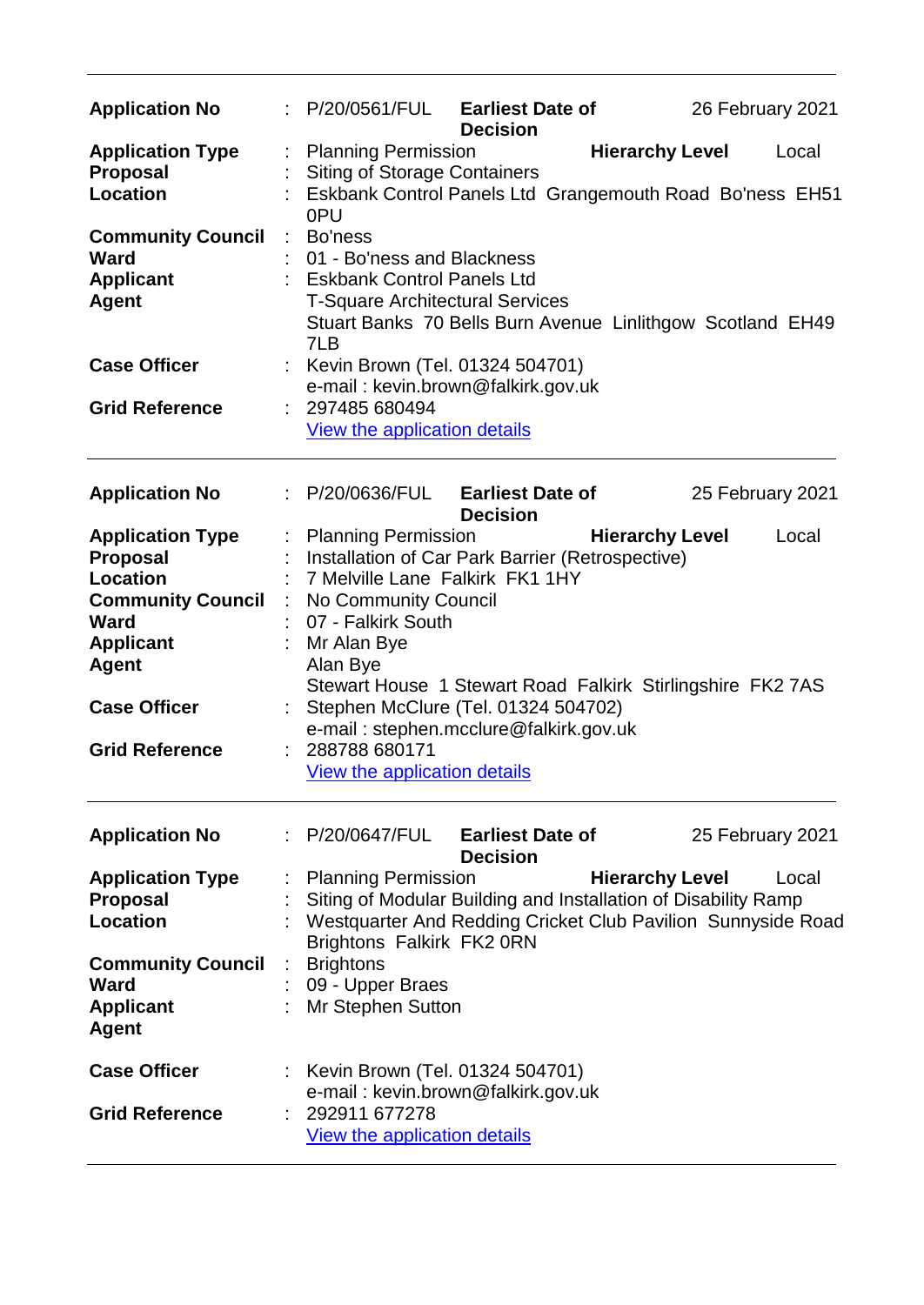| <b>Application No</b>                                                                                                                                                                        |   | P/21/0031/FUL                                                                                                                                                                                                                                                                                                                                                                                               | <b>Earliest Date of</b><br><b>Decision</b> |                                                        | 2 March 2021             |  |
|----------------------------------------------------------------------------------------------------------------------------------------------------------------------------------------------|---|-------------------------------------------------------------------------------------------------------------------------------------------------------------------------------------------------------------------------------------------------------------------------------------------------------------------------------------------------------------------------------------------------------------|--------------------------------------------|--------------------------------------------------------|--------------------------|--|
| <b>Application Type</b><br><b>Proposal</b><br><b>Location</b><br><b>Community Council</b><br><b>Ward</b><br><b>Applicant</b><br><b>Agent</b><br><b>Case Officer</b><br><b>Grid Reference</b> | ÷ | <b>Planning Permission</b><br><b>Extension to Dwellinghouse</b><br>10 Sarti Terrace Larbert FK5 4TD<br>Larbert, Stenhousemuir and Torwood<br>05 - Bonnybridge and Larbert<br>Gary and Leyann McCormick<br>I Line Designs<br>William Smith 10 Philip Street Falkirk FK2 7JE<br>Kevin Brown (Tel. 01324 504701)<br>e-mail: kevin.brown@falkirk.gov.uk<br>286090 683168<br><b>View the application details</b> |                                            | <b>Hierarchy Level</b>                                 | Local                    |  |
| <b>Application No</b>                                                                                                                                                                        |   | $\therefore$ P/21/0032/CPL Earliest Date of                                                                                                                                                                                                                                                                                                                                                                 | <b>Decision</b>                            |                                                        | 28 January 2021          |  |
| <b>Application Type</b>                                                                                                                                                                      |   | Certificate of Lawful Use -<br>Proposed                                                                                                                                                                                                                                                                                                                                                                     |                                            | <b>Hierarchy Level</b>                                 | <b>Not</b><br>Applicable |  |
| <b>Proposal</b>                                                                                                                                                                              |   | Alterations to Dwellinghouse                                                                                                                                                                                                                                                                                                                                                                                |                                            |                                                        |                          |  |
| <b>Location</b>                                                                                                                                                                              |   |                                                                                                                                                                                                                                                                                                                                                                                                             |                                            | 25 Reilly Gardens High Bonnybridge Bonnybridge FK4 2BB |                          |  |
| <b>Community Council</b>                                                                                                                                                                     |   | <b>Bonnybridge Community Council</b>                                                                                                                                                                                                                                                                                                                                                                        |                                            |                                                        |                          |  |
| <b>Ward</b>                                                                                                                                                                                  |   | 05 - Bonnybridge and Larbert                                                                                                                                                                                                                                                                                                                                                                                |                                            |                                                        |                          |  |
| <b>Applicant</b>                                                                                                                                                                             |   |                                                                                                                                                                                                                                                                                                                                                                                                             |                                            |                                                        |                          |  |
| <b>Agent</b>                                                                                                                                                                                 |   | Mr Christopher and Amanda Winters<br><b>JSK Designs</b>                                                                                                                                                                                                                                                                                                                                                     |                                            |                                                        |                          |  |
|                                                                                                                                                                                              |   | 9DG                                                                                                                                                                                                                                                                                                                                                                                                         |                                            | James Kerr Edgemount Parkburn Road Kilsyth Glasgow G65 |                          |  |
| <b>Case Officer</b>                                                                                                                                                                          |   | Julie Seidel (Tel. 01324 504880)<br>e-mail: julie.seidel@falkirk.gov.uk                                                                                                                                                                                                                                                                                                                                     |                                            |                                                        |                          |  |
| <b>Grid Reference</b>                                                                                                                                                                        |   | 282933 679352                                                                                                                                                                                                                                                                                                                                                                                               |                                            |                                                        |                          |  |
|                                                                                                                                                                                              |   | View the application details                                                                                                                                                                                                                                                                                                                                                                                |                                            |                                                        |                          |  |
| <b>Application No</b>                                                                                                                                                                        |   | P/21/0033/FUL                                                                                                                                                                                                                                                                                                                                                                                               | <b>Earliest Date of</b><br><b>Decision</b> |                                                        | 2 March 2021             |  |
| <b>Application Type</b>                                                                                                                                                                      |   | <b>Planning Permission</b>                                                                                                                                                                                                                                                                                                                                                                                  |                                            | <b>Hierarchy Level</b>                                 | Local                    |  |
| <b>Proposal</b>                                                                                                                                                                              |   |                                                                                                                                                                                                                                                                                                                                                                                                             |                                            | Formation of Temporary Car Park and Storage Area       |                          |  |
| Location                                                                                                                                                                                     |   |                                                                                                                                                                                                                                                                                                                                                                                                             |                                            | Land To The North West Of 14 Wood Street Wood Street   |                          |  |
|                                                                                                                                                                                              |   | Grangemouth                                                                                                                                                                                                                                                                                                                                                                                                 |                                            |                                                        |                          |  |
| <b>Community Council</b>                                                                                                                                                                     |   | <b>Grangemouth Community Council</b>                                                                                                                                                                                                                                                                                                                                                                        |                                            |                                                        |                          |  |
| <b>Ward</b>                                                                                                                                                                                  |   | 02 - Grangemouth                                                                                                                                                                                                                                                                                                                                                                                            |                                            |                                                        |                          |  |
|                                                                                                                                                                                              |   | <b>CNIM UK Ltd</b>                                                                                                                                                                                                                                                                                                                                                                                          |                                            |                                                        |                          |  |
| <b>Applicant</b>                                                                                                                                                                             |   |                                                                                                                                                                                                                                                                                                                                                                                                             |                                            |                                                        |                          |  |
| <b>Agent</b>                                                                                                                                                                                 |   | Jonathan Maginness                                                                                                                                                                                                                                                                                                                                                                                          |                                            |                                                        |                          |  |
|                                                                                                                                                                                              |   |                                                                                                                                                                                                                                                                                                                                                                                                             |                                            | Camellia House 76 Water Lane Wilmslow SK9 5BB          |                          |  |
| <b>Case Officer</b>                                                                                                                                                                          |   | David Paterson (Tel. 01324 504757)                                                                                                                                                                                                                                                                                                                                                                          |                                            |                                                        |                          |  |
|                                                                                                                                                                                              |   | e-mail: david.paterson@falkirk.gov.uk                                                                                                                                                                                                                                                                                                                                                                       |                                            |                                                        |                          |  |
| <b>Grid Reference</b>                                                                                                                                                                        |   | 291903 680878                                                                                                                                                                                                                                                                                                                                                                                               |                                            |                                                        |                          |  |
|                                                                                                                                                                                              |   | View the application details                                                                                                                                                                                                                                                                                                                                                                                |                                            |                                                        |                          |  |
|                                                                                                                                                                                              |   |                                                                                                                                                                                                                                                                                                                                                                                                             |                                            |                                                        |                          |  |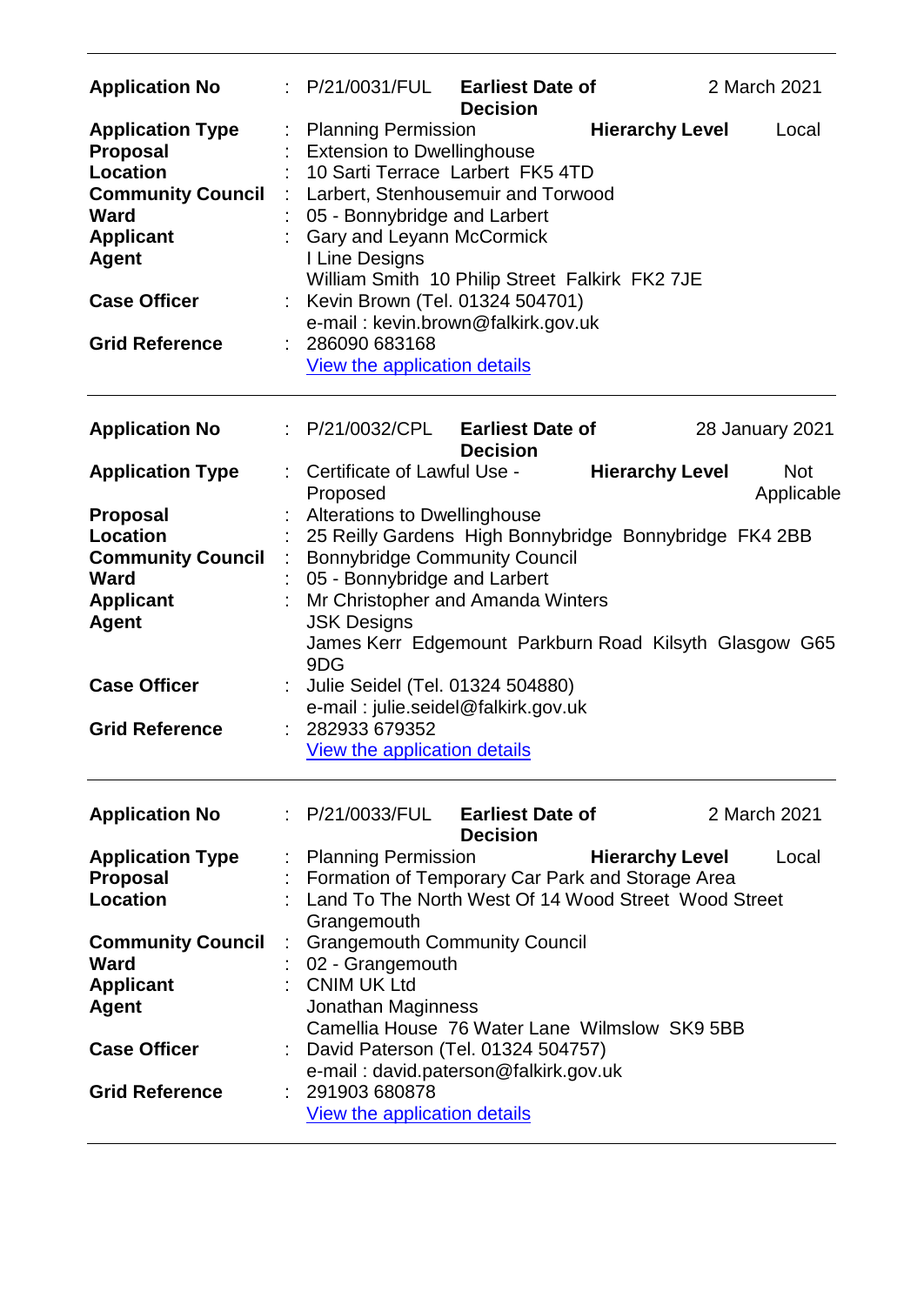| <b>Application No</b>                                                                                                                                                                        |    | : P/21/0035/FUL                                                                                                                                                                                                                                                                                                                                                                            | <b>Earliest Date of</b><br><b>Decision</b> |                        | 2 March 2021 |       |
|----------------------------------------------------------------------------------------------------------------------------------------------------------------------------------------------|----|--------------------------------------------------------------------------------------------------------------------------------------------------------------------------------------------------------------------------------------------------------------------------------------------------------------------------------------------------------------------------------------------|--------------------------------------------|------------------------|--------------|-------|
| <b>Application Type</b><br><b>Proposal</b><br><b>Location</b><br><b>Community Council</b><br><b>Ward</b><br><b>Applicant</b><br><b>Agent</b><br><b>Case Officer</b><br><b>Grid Reference</b> |    | <b>Planning Permission</b><br><b>Extension to Dwellinghouse</b><br>3 Leven Street Falkirk FK2 7NL<br>Langlees, Bainsford and New Carron<br>06 - Falkirk North<br>Mr and Mrs T Kelso<br><b>GBK Design</b><br>Gordon Kerr 27 Chambers Drive Carron Falkirk FK2 8DX<br>John Cooney (Tel. 01324 504705)<br>e-mail: john.cooney@falkirk.gov.uk<br>288818 681583<br>View the application details |                                            | <b>Hierarchy Level</b> |              | Local |
| <b>Application No</b>                                                                                                                                                                        |    | : P/21/0036/FUL Earliest Date of                                                                                                                                                                                                                                                                                                                                                           | <b>Decision</b>                            |                        | 2 March 2021 |       |
| <b>Application Type</b><br><b>Proposal</b>                                                                                                                                                   | t. | <b>Planning Permission</b><br>Extension to Dwellinghouse (Amendment to Planning Permission<br>P/19/0438/FUL)                                                                                                                                                                                                                                                                               |                                            | <b>Hierarchy Level</b> |              | Local |
| <b>Location</b><br><b>Community Council</b><br><b>Ward</b><br><b>Applicant</b><br><b>Agent</b>                                                                                               |    | 71 & 73 Dean Road Bo'ness EH51 9BA<br>Bo'ness<br>01 - Bo'ness and Blackness<br>Mr Alan Riddell                                                                                                                                                                                                                                                                                             |                                            |                        |              |       |
| <b>Case Officer</b>                                                                                                                                                                          |    | Kevin Brown (Tel. 01324 504701)<br>e-mail: kevin.brown@falkirk.gov.uk                                                                                                                                                                                                                                                                                                                      |                                            |                        |              |       |
| <b>Grid Reference</b>                                                                                                                                                                        |    | 299863 681023<br>View the application details                                                                                                                                                                                                                                                                                                                                              |                                            |                        |              |       |
| <b>Application No</b>                                                                                                                                                                        |    | : P/21/0037/FUL                                                                                                                                                                                                                                                                                                                                                                            | <b>Earliest Date of</b><br><b>Decision</b> |                        | 2 March 2021 |       |
| <b>Application Type</b><br><b>Proposal</b><br><b>Location</b><br><b>Community Council</b><br><b>Ward</b><br><b>Applicant</b><br><b>Agent</b>                                                 |    | <b>Planning Permission</b><br><b>Extension to Dwellinghouse</b><br>2 Lime Grove Larbert FK5 3LY<br>Larbert, Stenhousemuir and Torwood<br>05 - Bonnybridge and Larbert<br>Mr Martin Farrelly<br>FK1 Design Ltd<br>FAO Barry Sturrock Aretlea 233 Grahamsdyke Street<br>Laurieston Falkirk FK2 9NA                                                                                           |                                            | <b>Hierarchy Level</b> |              | Local |
| <b>Case Officer</b><br><b>Grid Reference</b>                                                                                                                                                 |    | John Cooney (Tel. 01324 504705)<br>e-mail: john.cooney@falkirk.gov.uk<br>286509 682164<br><b>View the application details</b>                                                                                                                                                                                                                                                              |                                            |                        |              |       |